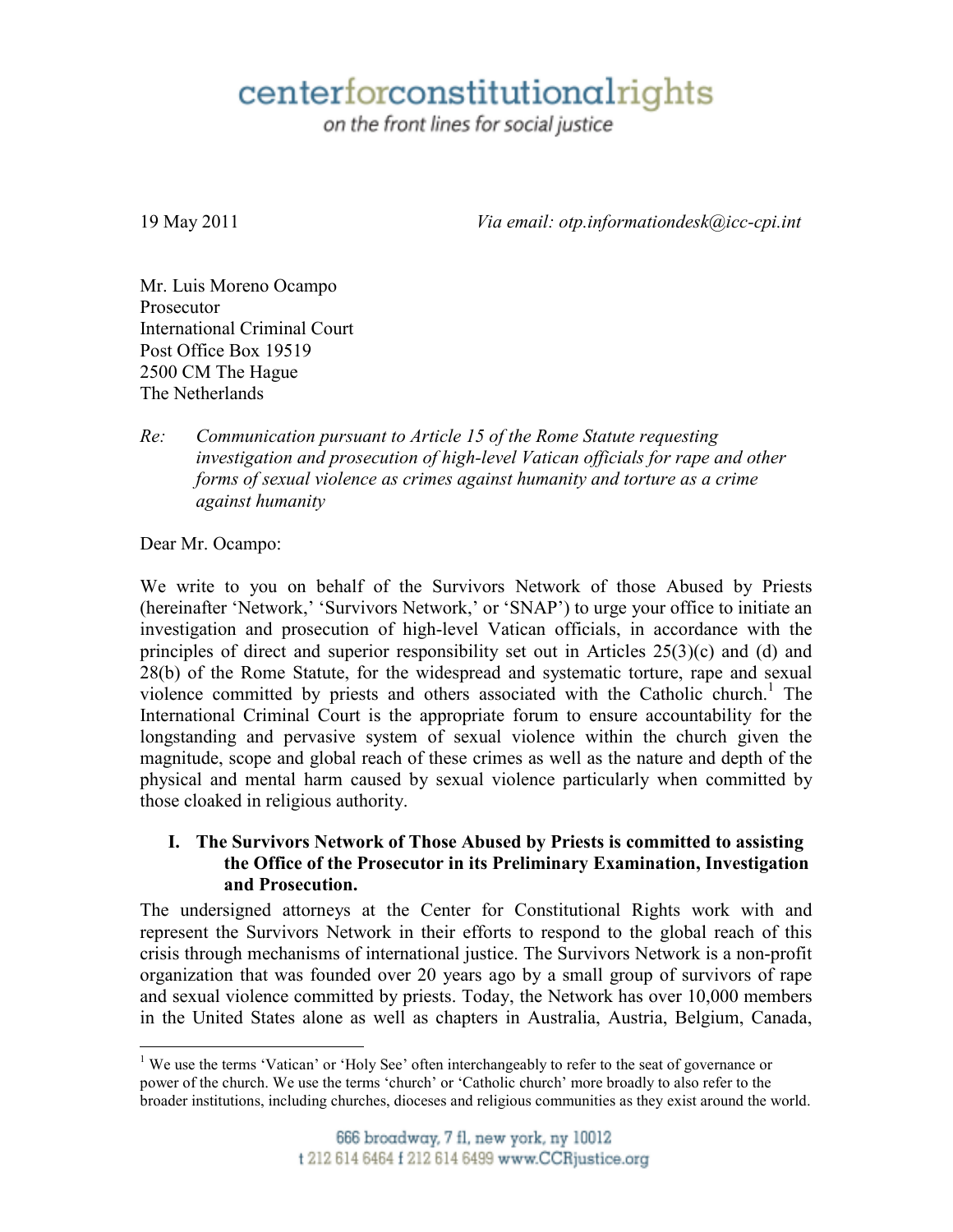England, France, Germany, Mexico, and The Netherlands. SNAP's mission is to help protect the vulnerable, heal the wounded and expose the truth.<sup>2, 3</sup>

Recalling that you may initiate an investigation *proprio motu* under Article 15, the Survivors Network is determined to assist your office in establishing that a reasonable basis exists to proceed with an investigation. SNAP intends to present the contours and elements of this case more fully in a larger submission in the coming months that consists of victim and witness statements, documentary evidence, and expert opinions. We file this Communication at this time as we are aware that a submission was filed on 14 February 2011 related to the alleged criminal liability of Joseph A. Ratzinger, now Pope Benedict XVI, for a range of actions.<sup>4</sup> While the February  $14<sup>th</sup>$  submission includes some overlapping allegations, SNAP and the undersigned lawyers are in no way connected with that submission, and ask that your Office consider the merits of SNAP's communication separately from that set forth in the February  $14<sup>th</sup>$  submission. As the world's oldest and largest victim-led support and advocacy group with a record of effectiveness in supporting and empowering victims to heal and take public action to expose the acts and prevent future crimes, SNAP is uniquely positioned and committed to assist your office in this regard. The Network is survivor-led and survivor-centered and is not affiliated with any political cause, other group or association; it is not inherently antireligion nor opposed to the Catholic church or any other religious group. Indeed, many of SNAP's members are observant Catholics whose sole desire, like that of SNAP's, is to protect children and vulnerable adults, end the sexual violence and spare others from the grave harms they have suffered and the grave risks that many Catholics still face today given the ongoing sexual violence and complicity of church officials.

The Survivors Network is positioned to assist in the collection of survivor testimonies, witness statements, as well as experts who can attest to, *inter alia*, church law, policy and practice as well as knowledge and actions of higher church officials who not only failed (and continue to do so) to prevent the crimes by publicizing, exposing and punishing sex offenses, but who took affirmative steps that ensure such offenses continue to be perpetrated. The Network is also positioned to help identify and provide access to mounting documentary evidence that has come to light in recent years which shows that higher church officials, including Ratzinger, knew of, or had ample reason to know of, the widespread perpetration of sexual violence by priests and others within the church, and either ignored or took steps to conceal the offenses and the accused. There is also evidence which demonstrates that in many cases such church officials obstructed justice in national legal systems and engaged in the practice of 'priest shifting,' *i.e.* transferring known offenders to other locations where they continued to have access to children or vulnerable adults and who officials knew continued to commit rape and other acts of sexual violence -- a reckless and deceitful practice that continues today.

 $\overline{a}$ 

<sup>&</sup>lt;sup>2</sup> Please visit SNAP's website for more information. SNAP, http://www.snapnetwork.org (last visited 19 May 2011).

<sup>&</sup>lt;sup>3</sup> Of the countries where SNAP has chapters and allies, only the United States is not party to the Rome Statute.

<sup>4</sup> *See,* Petition for Criminal Charges against Dr. Joseph Ratzinger, 14 February 2011, *available at* http://www.scribd.com/doc/49694581/Pope-Benedict-XVI-Lawsuit-Crimes-against-Humanity-Accordingto-Art-7-ICC-Statute-2011.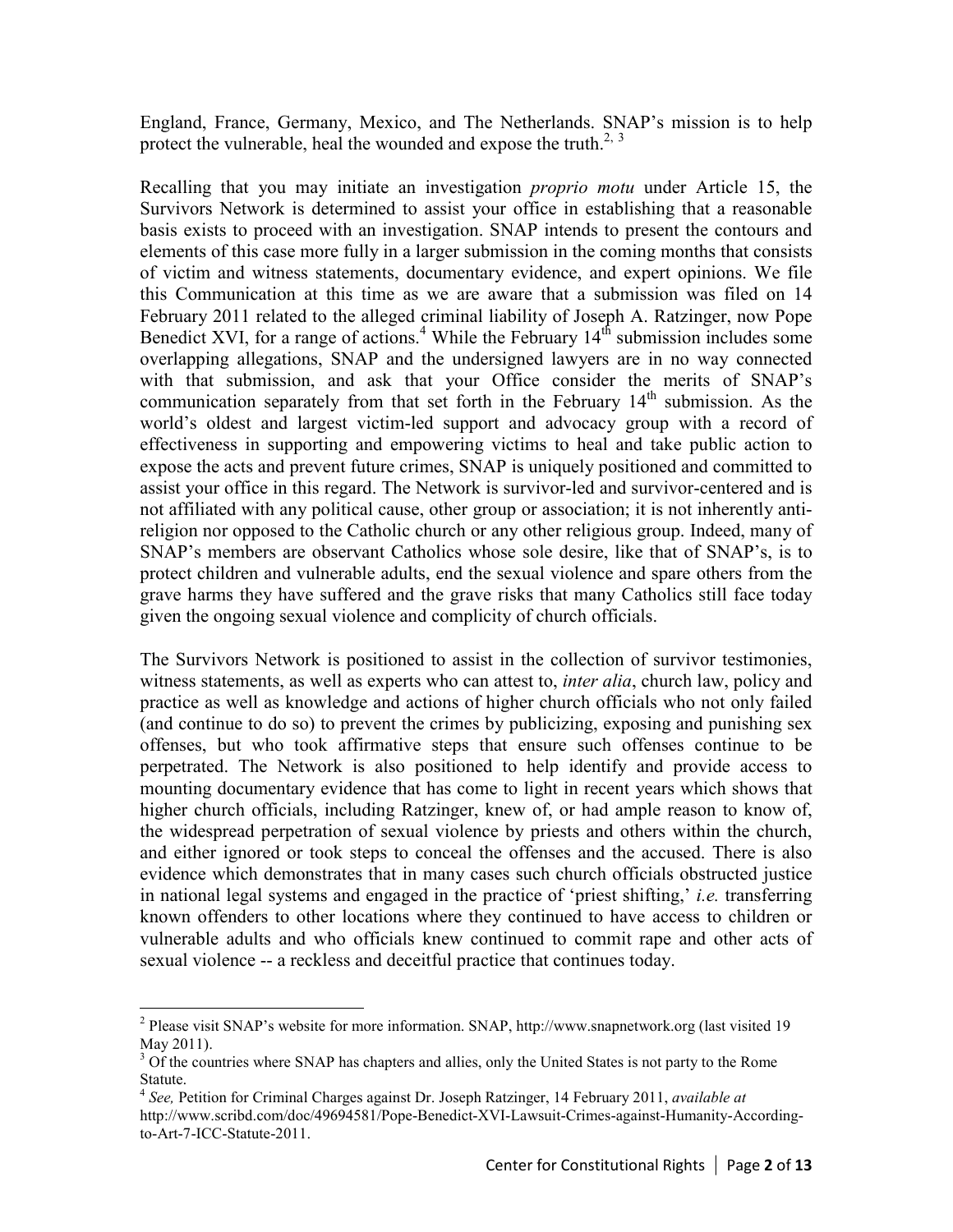SNAP survivors and allies have compelling evidence about cases that span borders and generations. Survivors and witnesses are prepared to share their information concerning instances where high-level church officials had knowledge that perpetrators were committing offenses and took part in moving them from one location to another where they continued to rape or sexually molest children or vulnerable men and women; where church officials knew that children in countries in Africa had been sexually assaulted and made a conscious calculation that they did not need to be concerned about it; where church officials knew that predator priests were sexually assaulting children but left them overseeing schools, orphanages or churches with access to children or vulnerable adults; where a child was raped by one priest, who also took him to Miami to 'service' other priests who had travelled there from Rome; where church officials had full knowledge that a priest, who assisted one of the victims in getting an abortion and who then began using contraceptive methods during the assaults, was serially raping young girls; and where indigenous children were removed from their communities and placed in boarding schools or orphanages and were repeatedly subjected to rape and sexual assault.

Survivors, witnesses and allies are committed to assisting this process because they view it as critical to ensuring true accountability for these offenses, which is a factor that is critical to enable survivor healing and deter and prevent future harm.

# **II. The ICC has jurisdiction over the situation presented and is an appropriate forum for the investigation and prosecution of these crimes given the global reach, magnitude and scope of the conduct in question.**

In accordance with Article 5 of the Rome Statute, the conduct in question constitutes a crime within the jurisdiction of the Court -- namely rape and other forms of sexual violence of comparable gravity as crimes against humanity as set out in Article 7(g) and as a form of torture as a crime against humanity in violation of Article 7(f).

*A. Rape and Sexual Violence are among "the most serious crimes of concern to the international community as a whole."* 

Rape and other forms of sexual violence committed in this context are serious offenses and acts of violence, and should also be investigated and prosecuted as forms of torture. The Rome Statute rightly recognizes these acts as among "the most serious crimes of concern to the international community as a whole."<sup>5</sup> Often, these acts are referred to by the church and in the media as 'sexual abuse.' Descriptions such as 'sexual abuse' tend to minimize the seriousness of the conduct at issue as though it is something other than torture, rape or serious sexual violence when committed by priests or others associated with the church.<sup>6</sup> Moreover, such terminology also masks the true extent of the harm such

 $\overline{a}$ <sup>5</sup> Rome Statute of the International Criminal Court, preamble, 17 July 1998, 2187 U.N.T.S. 90.

<sup>&</sup>lt;sup>6</sup> A study conducted by the John Jay College of Criminal Justice (hereinafter "John Jay Study" or "the Study") found that of the more than 10,000 credible allegations of 'child sexual abuse' reported to church officials in the U.S. between the years 1950 and 2002, a large percentage involved penile penetration or attempted penile penetration or oral sex, acts which constitute rape, attempted rape or sexual violence. *See* John Jay College of Criminal Justice, *The Nature and Scope of the Problem of Sexual Abuse of Minors by Catholic Priests and Deacons in the United States* (2004), *available at*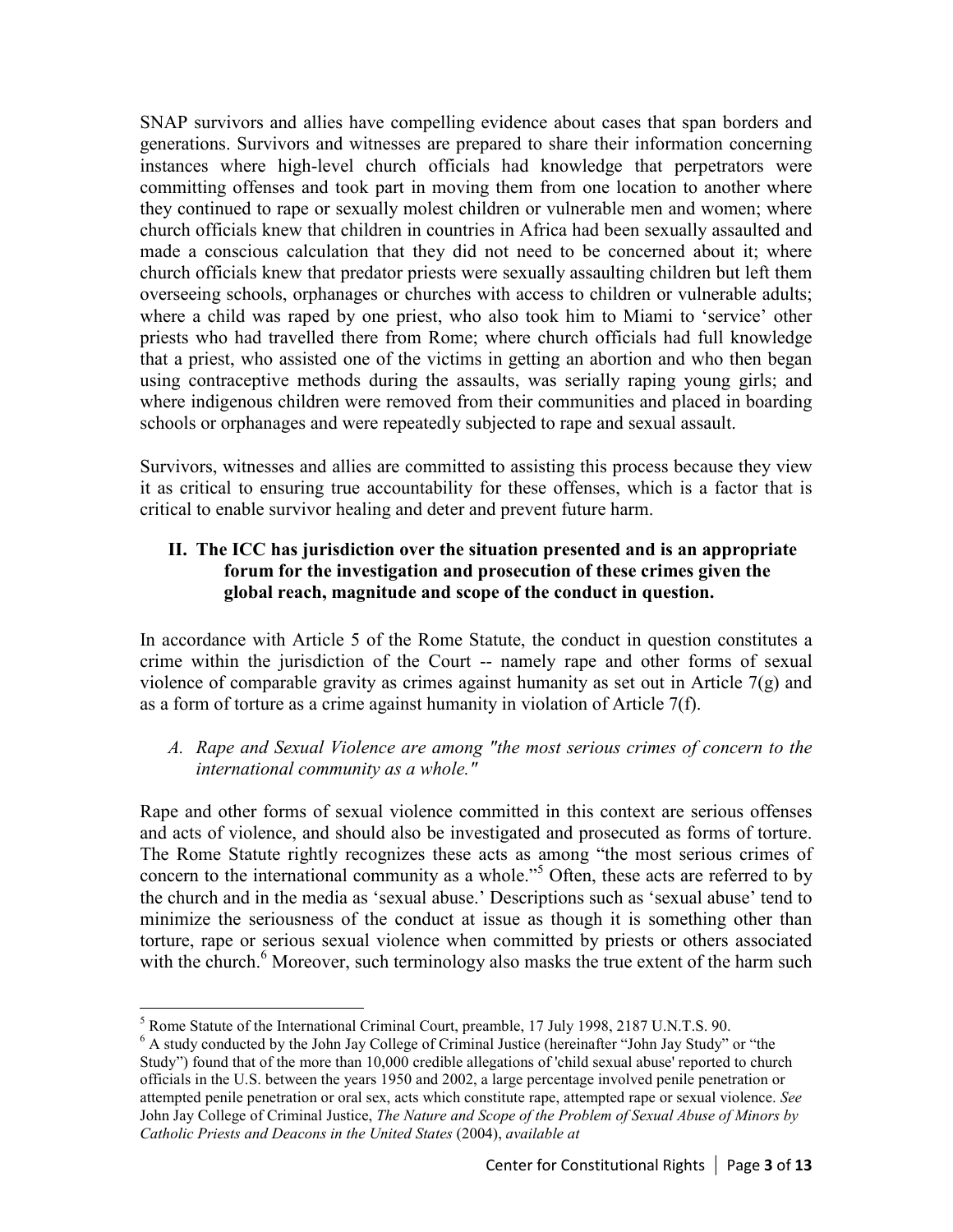acts cause and the severe pain and suffering associated with the abuse of power, violation of trust and bodily autonomy, as well as the alienation and isolation from family, friends, community, and other sources of support. Especially for children, such acts can separate them from their sense of connection to the world and the spiritual foundations through which they are taught to view the world.

The Rome Statute and supplemental texts reflect the evolution of rape law and an understanding of the true nature of rape and sexual violence that reflects the lived realities of victims of these offenses.<sup>7</sup> Whereas in the past, discriminatory rape laws required a victim to "resist to the utmost," risking death and serious physical violence to prove a crime of rape, the Rome Statute recognizes the fact that rape and other forms of sexual violence are often committed under coercive circumstances that negate the possibility of genuine consent.<sup>8</sup> This is especially important in cases involving child victims and vulnerable adults, particularly where, as here, the perpetrator is an authority figure to which the victim feels compelled to submit. The framework of the Rome Statute grew out of a growing body of jurisprudence developed in national jurisdictions, regional human rights mechanisms, United Nations' mechanisms and the International Criminal Tribunals for Rwanda and the former Yugoslavia which came to recognize that the essence of the crime of rape or other forms of sexual violence is the violation of one's bodily and sexual autonomy.<sup>9</sup>

## *B. Rape and Sexual Violence in this Context May Also Constitute Torture.*

The acts of rape and other forms of sexual violence in this context may also constitute torture and should be charged as such. Torture is defined in Article 7(2)(e) as:

> [t]he intentional infliction of severe pain or suffering, whether physical or mental, upon a person in the custody or under the control of the accused. …

The Rome Statute and supplemental texts explicitly affirm the principle of cumulative charging and the negotiating history illustrates that this affirmation was borne out of a concern about crimes of sexual and gender-based violence. Specifically, paragraph 9 of the introduction to the Elements of Crimes Annex provides that "[a] particular conduct

-

http://www.usccb.org/nrb/johnjaystudy/. The study is widely viewed as a conservative estimate of the rates of sexual violence given that it is based on number self-reported by the church in the U.S.

<sup>7</sup> Rhonda Copelon, *Gender Crimes as War Crimes: Integrating Crimes against Women into International Criminal Law,* 46 MCGILL L. J. 217, 217-40 (2000).

 $8$  Articles 7(1)(g)-1 and 6 of the ICC Elements of Crimes requires that the rape or sexual violence be "committed by force, or by threat of force or coercion, such as that caused by fear of violence, duress, detention, psychological oppression or abuse of power, against such person or another person, or by taking advantage of a coercive environment…" or that it be "committed against a person incapable of giving genuine consent." A footnote to both articles specifies that "it is understood that a person may be incapable of giving genuine consent if affected by natural, induced or *age-related incapacity*." [emphasis added] International Criminal Court, Elements of Crimes, U.N. Doc. PCNICC/2000/1/Add.2 (2000).

<sup>9</sup> *See e.g., Prosecutor v. Kunarac, et al (Foča Case)*, Case No. IT-96-23/1, Judgement, para. 457 (12 June 2002) ("The basic principle which is truly common to these legal systems is that serious violations of sexual autonomy are to be penalised. Sexual autonomy is violated wherever the person subjected to the act has not freely agreed to it or is otherwise not a voluntary participant").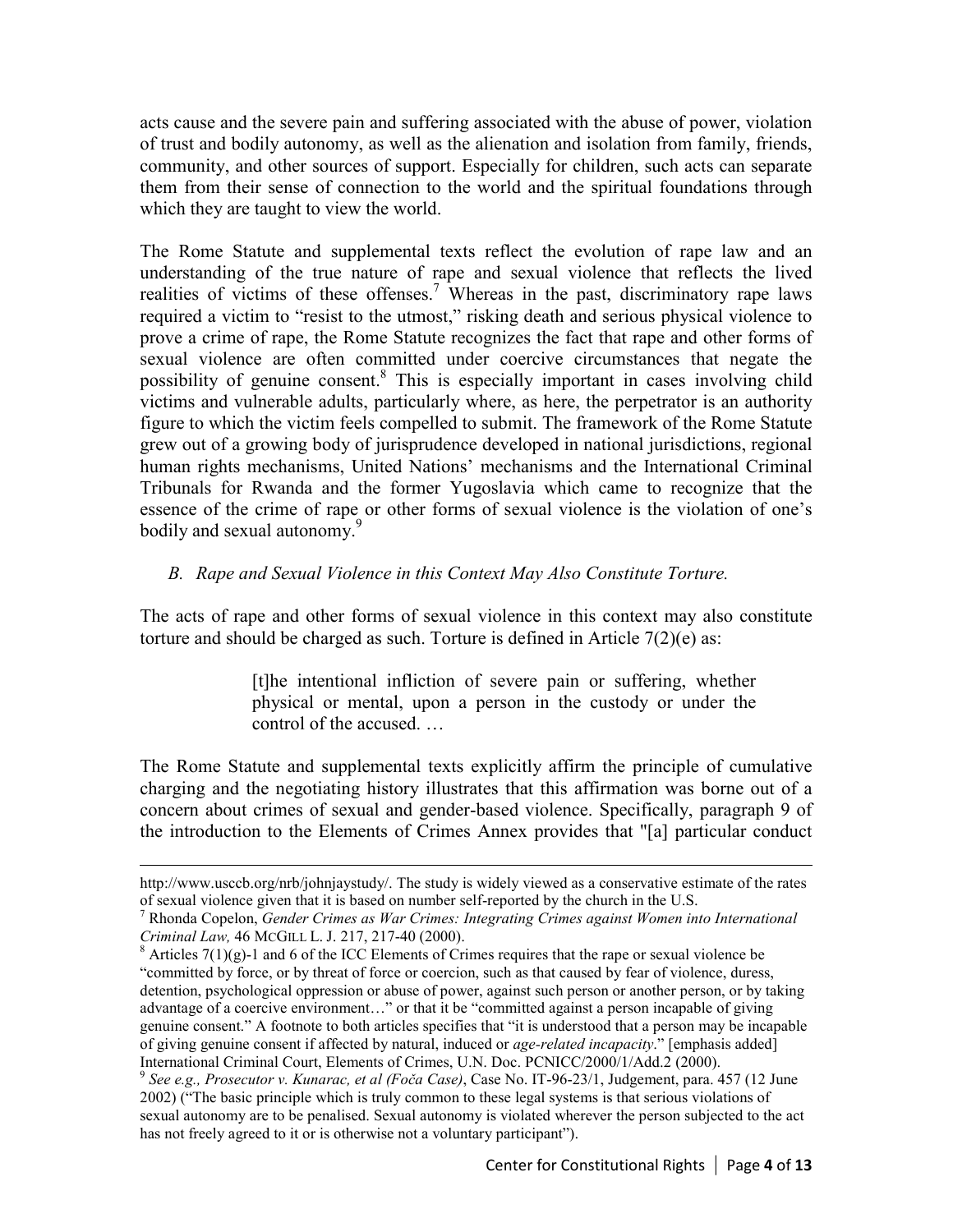may constitute one or more crimes." While this language appears as a general authorization to charge conduct as different crimes, it originated in a proposal specific to crimes of sexual violence to ensure such acts would also be charged as genocide and torture where appropriate.<sup>10</sup> The language was later made more general to avoid the possible implication that the specificity would preclude cumulative charging of crimes other than those of sexual violence.<sup>11</sup>

Moreover, the principle reflects the universal treatment and acceptance of rape and sexual violence as forms of torture in the international human rights system.<sup>12</sup> More specifically, the *ad hoc* tribunals in Rwanda and the former Yugoslavia repeatedly recognized such acts as also constituting torture.<sup>13</sup> The *Foča* case in the ICTY is one of a number of such cases and the Appeals Judgment is instructive in this regard:

> Generally speaking, some acts establish *per se* the suffering of those upon whom they were inflicted. Rape is obviously such an act. The Trial Chamber could only conclude that such suffering occurred even

<sup>-</sup><sup>10</sup> The International Criminal Court: Elements of Crimes and Rules of Procedure and Evidence*,* 50-51 (Roy S. Lee, et al eds, Transnational Pub. 2001).

 $11$  *Id.* 

<sup>&</sup>lt;sup>12</sup> The United Nations Committee Against Torture and Other Cruel, Inhuman or Degrading Treatment or Punishment ("CAT") has repeatedly treated rape and other forms of sexual violence as torture. These developments have been accepted by a consensus of State Parties as reflected in the lack of contests to this provision of General Comment 2. United Nations Committee Against Torture (CAT), General Comment 2, UN Doc: CAT/C/GC/2, para 22; *C.T. and K.M. v. Sweden*, (CAT) Communication No. 279/2005, 17 November, 2006; *V.L. v. Switzerland*, CAT Communication No. CAT/C/37/D/262/2005, 20 November 2006. The Human Rights Committee has likewise recognized rape (and other forms of sexual violence) as torture. Human Rights Committee Concluding Observations on Russian Federation, UN Doc: CCPR/CO/79/RUS, 6 November 2003, para 13. General Recommendation 19 of the Committee to End Discrimination Against Women recognizes that violence against women is based on a number of longstanding human rights violations, including torture. United Nations Committee on the Elimination of Discrimination Against Women (CEDAW), General Recommendation 19, Violence Against Women (Eleventh Session, 1992), UN Doc. A/47/38, para 7. The Special Rapporteurs on Torture and Other Cruel, Inhuman or Degrading Treatment from 1988 to the present have recognized rape, and more recently, other forms of sexual violence constitute torture. *See* 1986 *Report of Special Rapporteur on Torture and Cruel, Inhuman and Degrading Treatment*, Pieter Kooijmans, UN Doc : E/CN.4/1986/15, pp. 29-30; 1992 *Report of Special Rapporteur on Torture and Cruel Inhuman and Degrading Treatment*, Pieter Kooijimans, UN Doc: E/CN.4/1992/SR.21, 21 February, 1992, para 35 : "Since it was clear that rape or other forms of sexual assault against women held in detention were a particularly ignominious violation of the inherent dignity and right to physical integrity of the human being, they accordingly constituted an act of torture;" 1995 *Report of Special Rapporteur on Torture and Cruel, Inhuman and Degrading Treatment*, Nigel S Rodley, UN Doc: E/CN.4/1995/34, pp. 8-10; 2008 *Report of Special Rapporteur on Torture and Cruel, Inhuman and Degrading Treatment*, Manfred Nowak, UN Doc : A/HRC/7/3, para 26. The European Court of Human Rights has recognized rape as torture. *Aydin v. Turkey*, Case 57/1996/676/866, Eur. Ct. H.R. paras 64, 186 and 189 (1997). The Inter-American Court of Human Rights has recognized rape as torture. *Miguel Castro-Castro Prison v. Peru*, Inter-Am Ct. H.R. (ser. C) No. 160, 25 November, 2006. The Inter-American Commission on Human Rights has recognized rape as torture. *Raquel Martin de Mejia v. Peru*, Case 10.970, Inter-Am. C.H.R. (1996).

<sup>13</sup> *Prosecutor v. Akayesu*, Case No. ICTR-96-4-T, Judgement (2 September 1998); *Prosecutor v. Mucic, et al. (Čelebići Case),* Case No. IT-96-21-T, Judgement (16 November 1998); *Prosecutor v. Kunarac, et al*, *(Foča Case),* Case No. IT-96-23/1, Judgement (12 June 12 2002); *Prosecutor v. Kvočka et al.,* Case No. IT-98-30/1-T, Judgement (2 November 2001); *Prosecutor v. Furundžija*, Case No. IT-95-17/1-T, Judgement, (10 December 1998); *Prosecutor v. Bradjanin*, Case No. IT-99-36-A, Appeals Judgement (3 April 2007).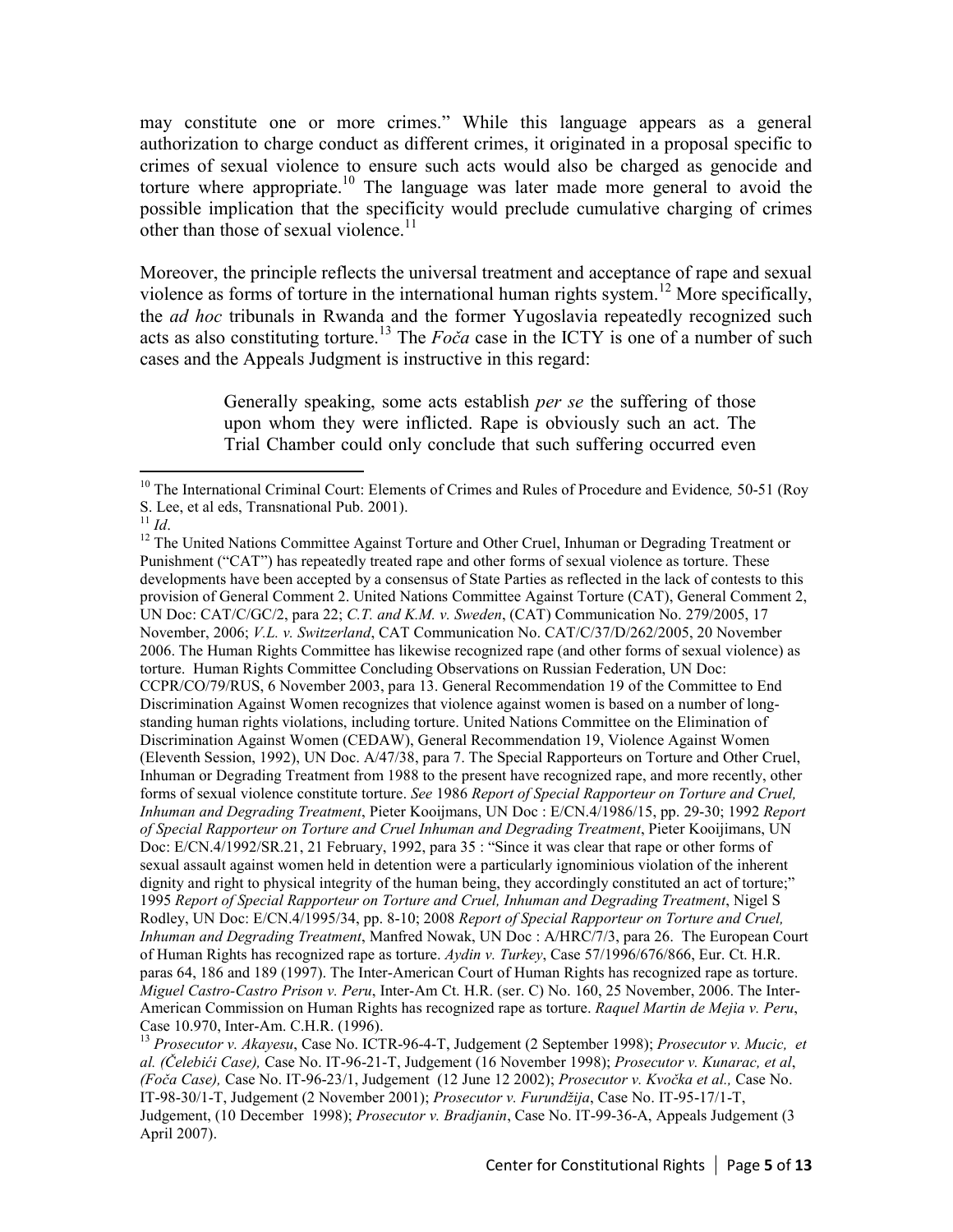without a medical certificate. Sexual violence necessarily gives rise to severe pain or suffering, whether physical or medical, and in this way justifies its characterization as an act of torture.<sup>14</sup>

Additionally, the ICTY Trial Chamber in the *Čelebići* case held that:

The Trial Chamber considers the rape of any person to be a despicable act which strikes at the very core of human dignity and physical integrity. The condemnation and punishment of rape becomes all the more urgent where it is committed by, or at the instigation of, a public official or with the consent or acquiescence of such an official. Rape causes severe pain and suffering, both physical and psychological. The psychological suffering of persons upon whom rape is inflicted may be exacerbated by social and cultural conditions and can be particularly acute and long-lasting.<sup>15</sup>

This analysis is especially significant in cases where sexual violence is committed by priests or clergy, who operate with a grant of authority and exploit power imbalances, with the "consent or acquiescence" of the highest-ranking officials within the church. Often, especially with regard to children, the victims are in the effective "custody or control" of their perpetrators -- often in confessional situations, orphanages, boarding schools, seminaries or other educational or religious settings. Additionally, if they or their family members report such abuses, under established Vatican procedure requiring their secrecy, they risked excommunication from the church. The established Vatican procedure thereby further perpetuates the violation and the harm.<sup>16</sup>

With regard to the requirement of severe physical or mental suffering, as the ICTY noted in *Kunarac* and *Čelebići*, rape is an act that *per se* establishes "the suffering of those upon whom it is inflicted" and "strikes at the very core of human dignity and physical integrity. $17$ <sup>17</sup> It is particularly important to emphasize the mental suffering in this context. There are many situations where victims of sexual violence by priests or clergy resorted to taking their own lives out of desperation and hopelessness after having been so deeply and thoroughly violated – first physically and psychologically by their direct perpetrator and then subsequently by a church hierarchy that knowingly exposed and subjected them to such acts and then protected the perpetrators while turning its back on and publicly attacking and condemning the victims.<sup>18</sup> There are many other instances where survivors

-

http://query.nytimes.com/gst/fullpage.html?res=9500E0DC1339F932A2575AC0A9669D8B63; Raf Casert,

<sup>14</sup> *Prosecutor v. Kunarac, et al*, Case No. IT-96-23/1, para. 150 (12 June 2002) ("*Kunarac* Appeal Judgement").

<sup>15</sup> *Prosecutor v. Mucic, et al. (Čelebići Case),* Case No. IT-96-21-T, Judgement, para. 495 (16 November 1998).

 $16$  This is in contrast to the priests who are not subject to excommunication even when found to have committed violations. See Crimen Sollicitationis, *infra* note 31.

<sup>17</sup> *Kunarac* Appeal Judgement *supra* note 14 and *Čelebići* Trial Judgement*, supra* note 15, respectively.. <sup>18</sup> *See, e.g.*, Bill Zajac, *Abuse Seen As Cause of Suicides*, THE SPRINGFIELD, MASS. REPUBLICAN, 12 June 2005, *available at* http://www.snapnetwork.org/psych\_effects/abuse\_seen\_cause.htm; Thomas Farragher, *Through Kansas Parishes, a Trial of Suicide: Families Blame Deaths on Ex-Priest*, THE BOSTON GLOBE, 18 July 2002*, available at* http://www.snapnetwork.org/psych\_effects/kansas\_parishes\_trail.htm; Stephen Castle, *Sex Abuse Victims Heard in Belgium*, THE N.Y. TIMES, 11 Sept. 2010*, available at*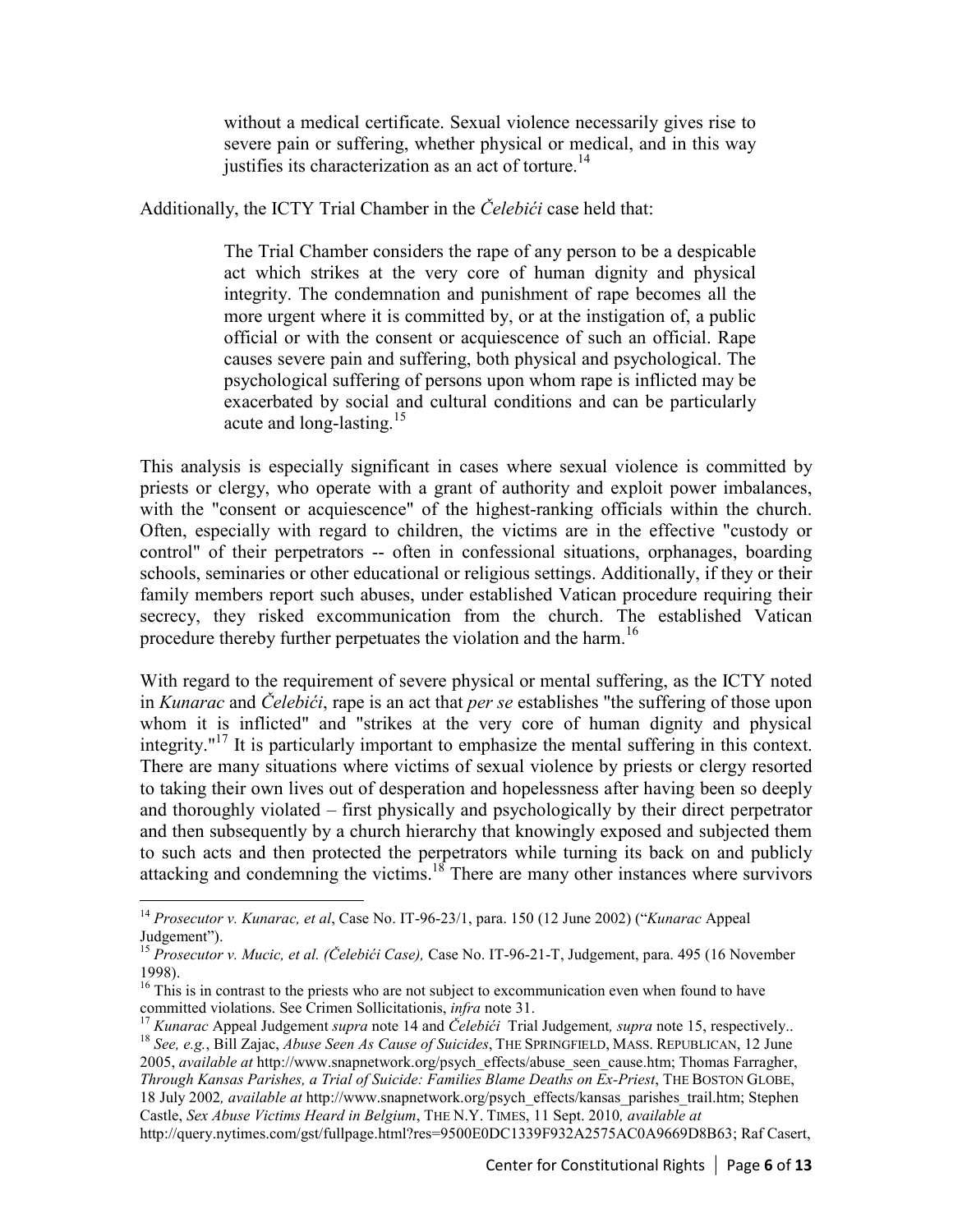have tried to deal with the intense pain they suffer through recourse to drugs and/or alcohol or other self-destructive behaviors, which is further evidence of the deep, traumatic impact of such violations.<sup>19</sup> Others have manifested the trauma and mental suffering caused by such violations in ways that have affected their self-esteem, their ability to have stable, healthy relationships, including friendships as well as familial and intimate relationships, work and day-to-day functioning.<sup>20</sup> The toll in terms of lives lost, futures and families harmed and, in some cases, ruined, is incalculable.

The aforementioned John Jay study also confirmed numerically what advocates and survivors have known and reported for some time: Very few incidents are reported at the time they occur; rather, more often than not, they emerge slowly, over time:

> Allegations of child sexual abuse are made gradually over an extended time period and it is likely that further allegations will be made with respect to recent time periods covered in our surveys. Less than 13% of allegations were made in the year in which the abuse allegedly began, and more than 25% of the allegations were made more than 30 years after the alleged abuse began.<sup>21</sup>

These violations are continuing and the vast majority of the most recent instances may likely not be reported for some time, given the particular nature of the harm done through sexual violence against children and vulnerable men and women. An effective prosecution that seeks to ensure accountability for those responsible for maintaining a system in which these types of crimes are perpetuated can help bring an end to these offenses by deterring future acts and thereby protecting others from the harm and perhaps hastening the healing process for those already harmed.

## *C. The Preconditions to Exercise of the ICC's Jurisdiction Are Met*

 The ICC has jurisdiction over the conduct in question, in accordance with the Statute's preconditions to the exercise of jurisdiction contained in Article  $12(2)(a)$  and (b), given that these offenses have been committed, and continue to be committed, on the territories of States Parties to the Rome Statute, and by nationals of States Parties. Virtually no place where the church has a presence is immune from these crimes. Australia, Belgium, Canada, England, Germany, Ireland, Italy, Mexico are among the most recent countries where widespread and systematic sexual violence has been revealed. Information and/or evidence is available to the Office of the Prosecutor in the public domain to clearly

<u>.</u>

*Priest Sex Abuse Linked to 13 Suicides in Belgium*, ASSOCIATED PRESS, 10 Sept. 2010, *available at* http://abcnews.go.com/International/wireStory?id=11603050.

<sup>19</sup>Shanta R. Dube, et al., *Long-term Consequences of Childhood Sexual Abuse by Gender of Victim*, 28 AM. J. OF PREVENTIVE MED. 430 (2005)( "A history of suicide attempt was more than twice as likely among both male and female victims as among nonvictims."); *See also*, *Boys, Too, Suffer Long-term Consequences of Childhood Sexual Abuse*, SCI. DAILY, 19 May 2005, *available at*

http://www.sciencedaily.com/releases/2005/05/050519082907.htm ( "[s]exual abuse significantly increases the risk of developing health and social problems -- such as drug and alcohol abuse, mental illness, and marital strife -- in both men and women.").

 $^{20}$  *Id*.

<sup>21</sup> John Jay College of Criminal Justice, *supra* note 7, Executive Summary.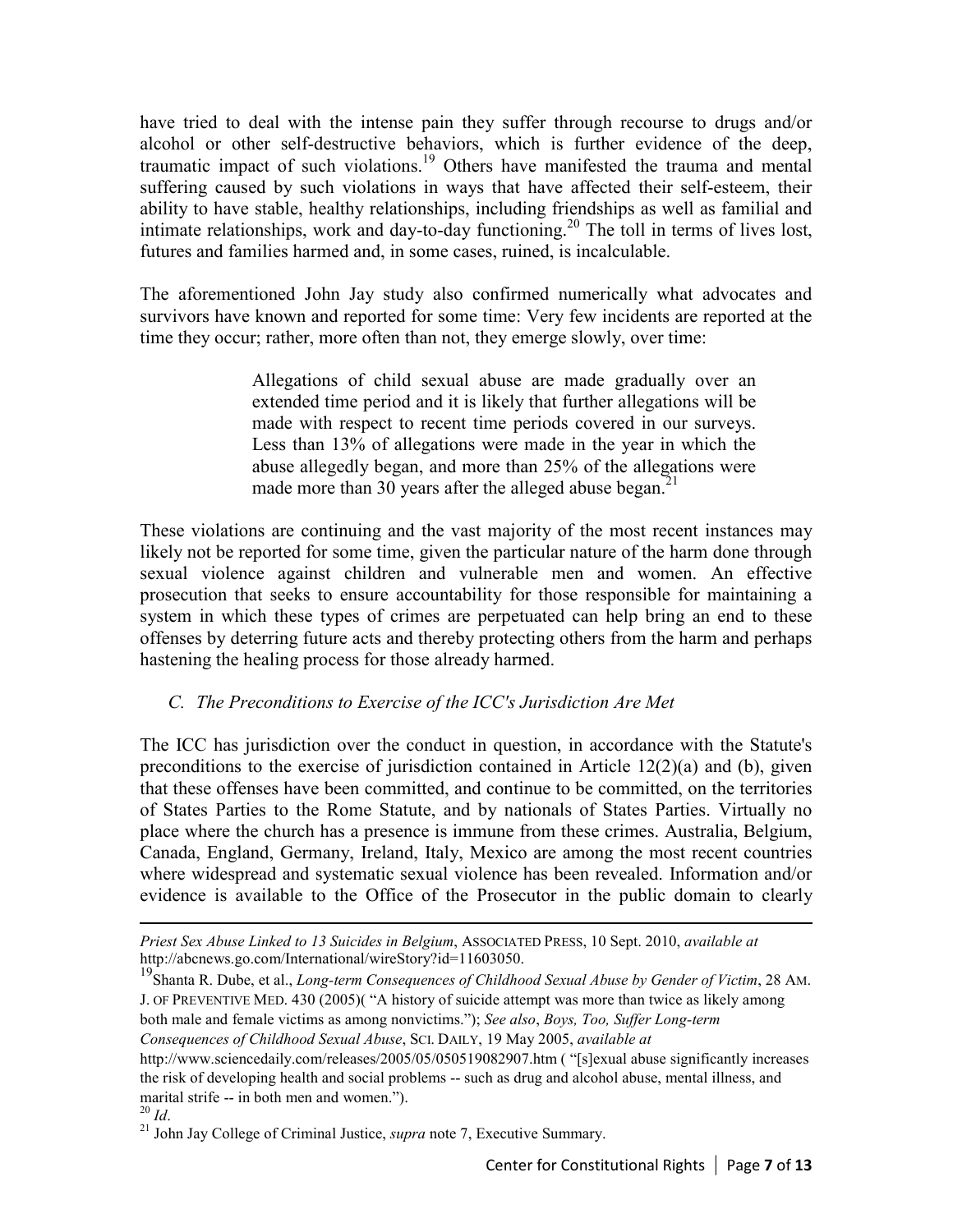establish that crimes within the ICC's jurisdiction have occurred in territories or have been committed by persons who are subject to the Court's jurisdiction; the Survivors Network will facilitate this evidence collection as well as that of non-public information.<sup>22</sup> Additionally, evidence of offenses that may have occurred outside the court's jurisdiction is also widely available and useful to further establish the threshold requirements of crimes against humanity - that these offenses have been committed, and are still being committed, on a widespread *and* systematic basis.

#### *D. The Conduct in Question Constitutes a "Widespread or Systematic Attack Directed Against a Civilian Population"*

Contrary to frequent claims by Vatican representatives, the conduct in question is not a situation of occasional or sporadic sexual abuse by a few bad apples that happened to slip through the cracks of Vatican oversight. By the Vatican's own account, it has suggested that "only" about 1.5-5% of Catholic clergy were involved in child sexual abuse.<sup>23</sup> In the Vatican's most recently released worldwide statistics, it reported there were 410,593 priests worldwide as of  $2009<sup>24</sup>$  Using these figures, the number of offending priests would range from 6,158 to 20,529.

A study undertaken by the John Jay College of Criminal Justice is considered to be a conservative estimate of the extent of the sexual violence by priests in the United States as it was commissioned by the United States Conference of Catholic Bishops ("USCCB") in response to the scandal that broke out in 2002 over the news that the Boston archdiocese had covered up pervasive sexual violence for years. The study is based on self-reported data from dioceses, religious communities and eparchies for the years 1950- 2002 and includes only allegations of 'child sexual abuse' against priests which were never withdrawn nor shown to be false. The numbers do not, therefore, encompass unreported allegations, reports made by adult victims, or reports involving allegations against those other than priests. The survey concluded that, based on the available numbers, between 3%-6% of priests in the United States were alleged to have 'sexually abused' minors under the age of 18 between 1950 and 2002 and that this range did not vary greatly from one region to another.<sup>25</sup> According to the study, there were 10,667 individuals reporting 'child sexual abuse' by priests during that time period and that 17.2% of those reporting abuse also had siblings who had also been sexually abused.<sup>26</sup>

The John Jay study noted that according to the self-reported data, there were 4,392 credibly accused priests serving in the U.S. during that time period.<sup>27</sup> Since the survey, the USCCB has supplemented the numbers with what it considers credible allegations

<sup>-</sup> $22$  For example, Pope Benedict XVI, formerly Cardinal Joseph Ratzinger, is believed to maintain his German citizenship. A number of other high-ranking officials of the church believed to be complicit and criminally responsible in these offenses are known to be nationals of States Parties to the Rome Statute. <sup>23</sup> *UN: Vatican Child Rights Report 13 Years Overdue*. ASSOCIATED PRESS, 15 July 2010, *available at*

http://www.bishop-accountability.org/news2010/07\_08/2010\_07\_15\_AP\_UnVatican.htm.

<sup>24</sup> *Vatican Statistics Show Overall Increase in Number of Priests*, CATHOLIC NEWS SERVICE, *available at* http://www.catholicnews.com/data/stories/cns/1100568.htm.

<sup>&</sup>lt;sup>25</sup> John Jay College of Criminal Justice, *supra* note 7, Executive Summary.

 $^{26}$  *Id*.

<sup>27</sup> *Id*.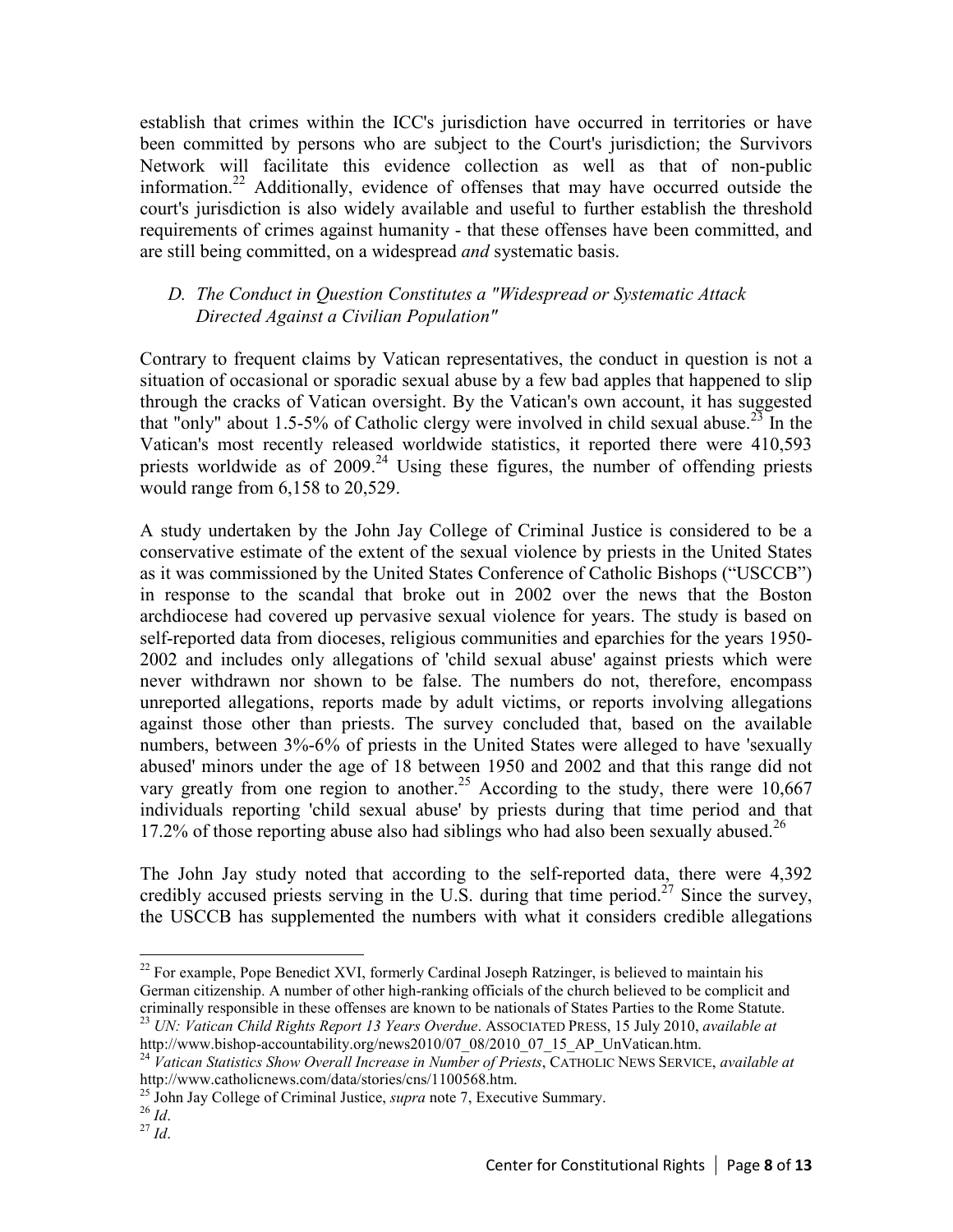received since the study, with the exception of the year 2003, and acknowledges a total of 5,948 credibly accused priests.<sup>28</sup> A prominent watchdog group in the U.S. has reported that the percentages of accused priests are "markedly higher" in U.S. dioceses that are compelled to release their internal files to law enforcement or the public, with rates ranging from 7.7% to more than  $10\%$ .<sup>29</sup>

The revelations of sexual violence by priests arising in recent years on a similar scale in Australia, Belgium, Canada, Germany, Ireland and Italy, demonstrate that the rates of abuse in the U.S. are not an anomaly but part of a much larger pattern and practice. In light of these revelations, some observers have estimated that the number of victims of sexual violence occurring between the years 1981-2005 is likely approaching 100,000, and will likely be far greater as more situations come to light in Latin America and Africa.<sup>30</sup> Notably, that particular period coincides with the years in which Joseph Ratzinger was head of the Congregation for the Doctrine of the Faith, which has been the entity tasked with overseeing proceedings against those accused of 'child sexual abuse.' Indeed, even Amnesty International's recently released yearly human rights report cited the Holy See for the first time and noted that:

> [I]ncreasing evidence of *widespread* child sexual abuse committed by members of the clergy over the past decades, and of the enduring failure of the Catholic Church to address these crimes properly, continued to emerge in various countries. Such failures included not removing alleged perpetrators from their posts pending proper investigations, not co-operating with judicial authorities to bring them to justice and not ensuring proper reparation to victims. $31$  (emphasis added)

The sheer numbers of victims and cases are evidence of the widespread nature of this problem, but the offenses are also systematic. Documents forced out of church officials' possession through litigation and commissions of inquiry reveal that there has been a system in place which prioritized secrecy and a concern for the church's image above all else – at the expense of the safety, physical and mental well-being, and, indeed, the lives of children and vulnerable adults.<sup>32</sup> *Crimen Sollicitationis* is a key document that exemplifies the Vatican's preoccupation with secrecy in these cases and the wall of silence to which even victims were required to adhere. It required all actors involved, including victims, their family members and witnesses, to maintain secrecy at the risk of excommunication.<sup>33</sup> Excommunication constitutes an extreme penalty for breaking the

http://www.amnesty.org/en/region/vatican/report-2011.

-

<sup>28</sup> Bishopaccountability.org, *Number of Priests Accused of Sexually Abusing Children as Reported by the U.S. Conference of Catholic Bishops with Numbers of Persons Alleging Abuse*, 3 May 2011,

http://www.bishop-accountability.org/AtAGlance/USCCB\_Yearly\_Data\_on\_Accused\_Priests.htm. <sup>29</sup> Bishopaccountability.org, *What percent of priests were accused?*, http://www.bishop-

accountability.org/AtAGlance/data\_priests.htm#fuller\_disclosure.

<sup>30</sup> Geoffrey Robertson, *The Case Against Vatican Power*, NEWSTATESMAN, 8 Sept. 2010, *available at* http://www.newstatesman.com/law-and-reform/2010/09/vatican-rights-state-italy.

<sup>31</sup> Amnesty International, Annual Report 2011: Vatican (2011), *available at*

<sup>32</sup> Crimen Sollicitationis (Vatican's unofficial translation),*available at*

http://www.vatican.va/resources/resources\_crimen-sollicitationis-1962\_en.html.

 $33 \dot{I}$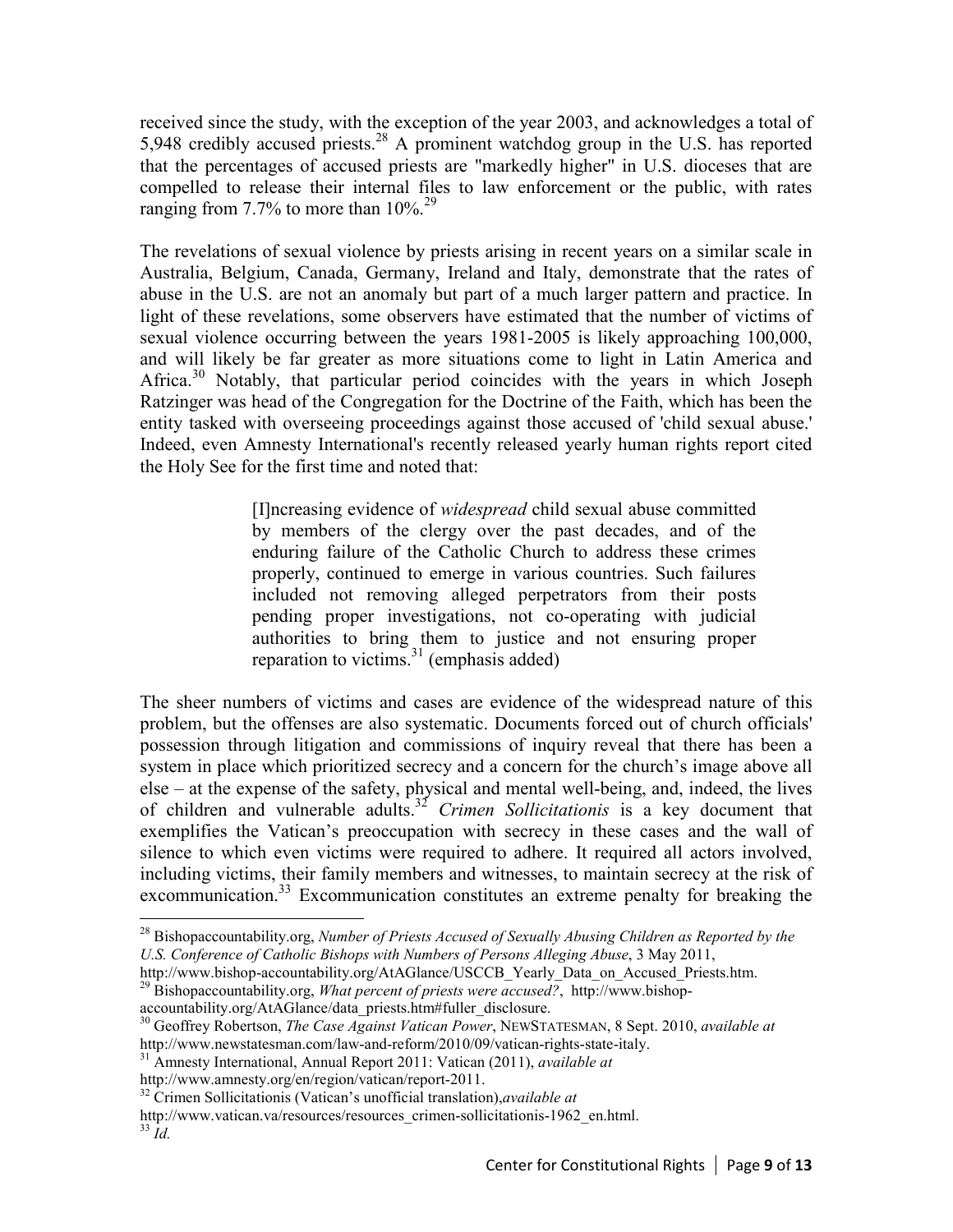silence in that, for many believers, it not only means being ostracized from a community, but also being excluded from the protection of the faith and condemned to eternal damnation.<sup>34</sup> This stands in stark contrast to the penalty for an accused if found guilty in the canonical process of having committed the actual rape or sexual violence as the possible repercussions do not include excommunication.

As will be set forth in future submissions, the "attack directed against any civilian population" in this case satisfies the definition set forth in Article  $7(2)(a)$  in so far as it constituted a course of conduct involving the multiple commission of acts referred to in Article  $7(1)(f)$  (torture) and  $(g)$  (rape and other forms of sexual violence) of the Rome Statute, against a civilian population, pursuant to or in furtherance of an organizational policy to commit such acts. The organizational (i.e., Vatican) policy to commit such an attack was implemented by both a deliberate failure to take action in some respects and by organizational action in others. Additionally, a number of documents signed by highranking officials of the Vatican reveal knowledge and efforts to maintain secrecy, obstruct justice, protect the perpetrators and, ultimately, expose others to danger.<sup>35</sup>

Indeed, even the policy that the church now holds out as a model for dealing with allegations of 'child sexual abuse' has been clearly shown in recent weeks to be, in effect, a sham. The USCCB adopted its 'zero tolerance policy' in the wake of multiple instances of egregious abuse that came to light in 2002 in the United States, according to which accused priests are to be removed from ministry upon allegations of abuse pending investigation. Yet the Philadelphia archdiocese, which had been certified as functioning properly and in accordance with the model policy, was shown to have 37 credibly accused predator priests still freely serving in ministry with access to congregants as recently as February 2011. In fact, Philadelphia Grand Jurors considering criminal charges concluded that "*abuse was known, tolerated, and hidden by high church officials, up to and including the Cardinal himself*," that the Archdiocese *"continues to engage in practices that mislead victims, that violate their trust, that hinder prosecution of their abusers and that leave large numbers of credibly accused priests in ministry*" and further,

 $\overline{a}$ 

<sup>&</sup>lt;sup>34</sup> 'Excommunication' is defined in The Catholic Encyclopedia as a "spiritual penalty that deprives the guilty Christian of all participation in the common blessings of ecclesiastical society. Being a penalty, it supposes guilt; and being the *most serious penalty that the Church can inflict, it naturally supposes a very grave offence*." (emphasis added) Excommunication's "object and its effect are loss of communion, i.e. of the spiritual benefits shared by all the members of Christian society" and constitutes "the privation of all rights resulting from the social status of the Christian as such." Additionally, the excommunicated person can "be considered as an exile from Christian society and as non-existent… in the sight of ecclesiastical authority" and his "status before the Church is that of a stranger. He may not participate in public worship nor receive the Body of Christ or any of the sacraments." The Catholic Encyclopedia (Charles G. Haberman, et al eds., The Encyclopedia Press, 1912), *available at* http://oce.catholic.com/oce/browse-pagescans.php?id=1ac56a24100661e57532727ad0a22a03.

<sup>35</sup> Brian Rokus, *Sex Abuse Victim Learns of Pope's Role*, http://religion.blogs.cnn.com/2010/09/24/sexabuse-victim-learns-of-pope%E2%80%99s-role/; Nicholas Kulish and Katrin Bennhold*, Memo to Pope Described Pedophile Priest*, N.Y. TIMES, 25 March 2010, *available at*

http://www.nytimes.com/2010/03/26/world/europe/26church.html; Jeff Anderson & Associates, Press Release: Documents Reveal Ratzinger's Involvement in Refusal to Defrock California Priest, http://andersonadvocates.com/Posts/News-or-Event/110/PRESS-RELEASE-Documents-reveal-Ratzinge.aspx.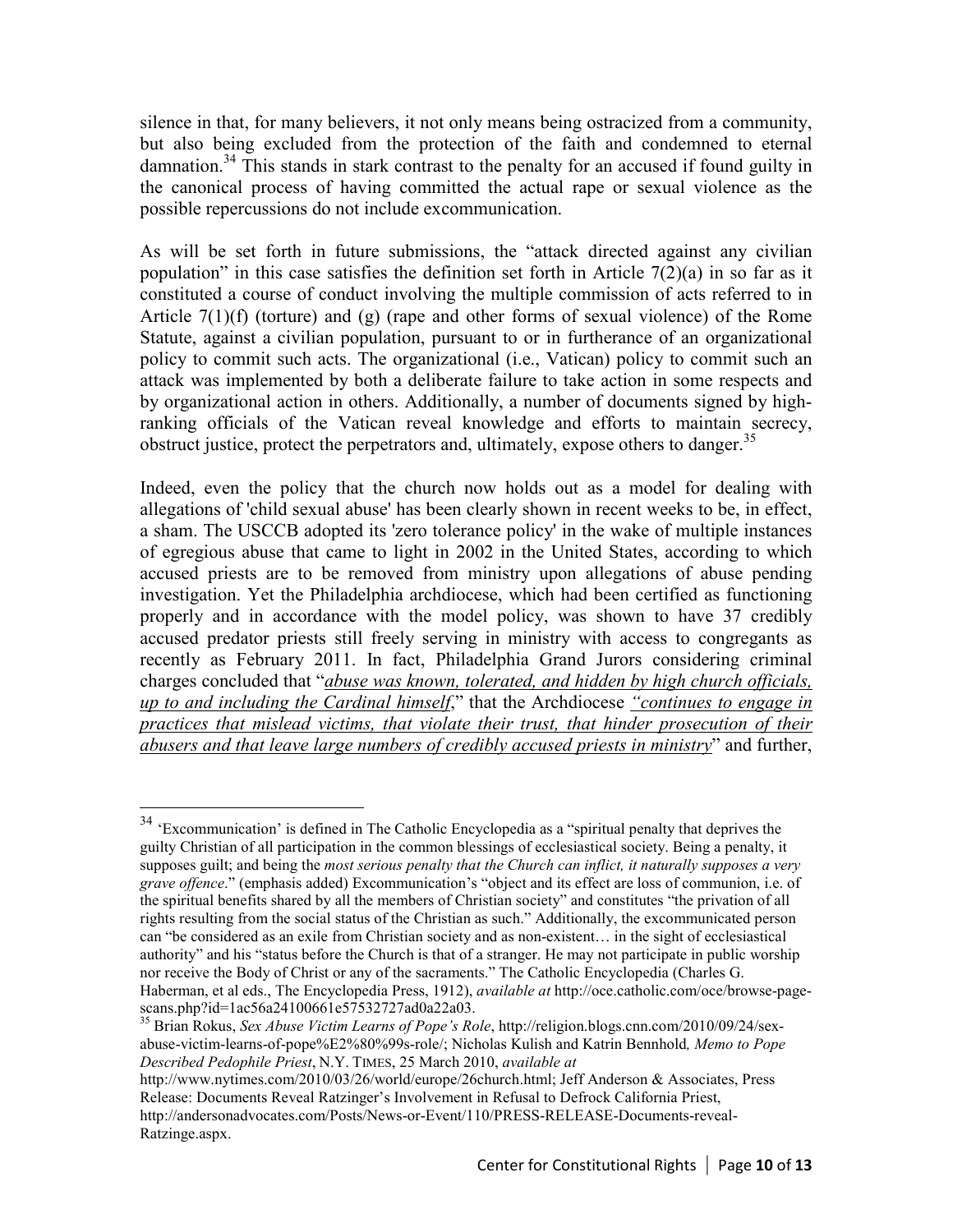that *"[t]he procedures implemented by the Archdiocese to help victims are in fact designed to help the abusers, and the Archdiocese itself."*<sup>36</sup> (emphasis added)

*E. Pope Benedict XVI and other high-level Vatican officials should be investigated and prosecuted in accordance with the principles of direct and superior responsibility set out in Articles 25(c) and(d) and 28(b) of the Rome Statute.* 

The Vatican has had a longstanding policy and practice of dealing with sexual violence by priests and others associated with the church in ways that ensured such violence would continue. The Vatican is a highly centralized and hierarchical institution with all authority leading to and ultimately residing in the Pope in Rome.<sup>37</sup> The most recent statistics released by the Vatican show that there are 5,065 bishops operating worldwide, all of whom are directly answerable to the Pope.<sup>38</sup> At least since the Lateran Treaty of 1929, the Vatican has portrayed itself and operated in many respects as, and been accorded certain privileges of, a State, albeit with no mechanisms of accountability to guard against corruption, abuse of power or authority, nor even a constant citizenry. Its presence is virtually global with a clearly centralized authority.

With regard to the individual criminal responsibility of non-military superiors, the Rome Statute provides in Art. 28(b) that a superior

> [...] shall be criminally responsible for crimes within the jurisdiction of the Court committed by subordinates under his or her effective authority and control, as a result of his or her failure to exercise control properly over such subordinates, where:

- (i) The superior either knew, or consciously disregarded information which clearly indicated, that the subordinates were committing or about to commit such crimes;
- (ii) The crimes concerned activities that were within the effective responsibility and control of the superior; and

 $\overline{a}$ 

<sup>36</sup> Report of the Grand Jury*, In Re*, MISC. NO. 0009901-2008, 1, 76 (C. P. Philadelphia, 2008), *available at* http://www.bishop-

accountability.org/reports/2011\_01\_21\_Philadelphia\_Grand\_Jury\_Final\_Report\_Clergy\_Abuse\_2.pdf. <sup>37</sup> *See* 1983 Code c.331, *available at* http://www.vatican.va/archive/ENG1104/\_\_P16.HTM (providing that the Pope has "supreme full, immediate and universal ordinary power" and that "he can always freely exercise this power").

<sup>38</sup> 1983 Code c. 333 §1 ("By virtue of his office, the Roman Pontiff not only possesses power offer *[sic]* the universal Church but also obtains the primacy of ordinary power offer *[sic]* all particular churches and groups of them. Moreover, this primacy strengthens and protects the proper, ordinary, and immediate power which bishops possess in the particular churches entrusted to their care"); 1983 Code c.334 ("Bishops assist the Roman Pontiff in exercising his office. They are able to render him cooperative assistance in various ways, among which is the synod of bishops. The cardinals also assist him, as do other persons and various institutes according to the needs of the times. In his name and by his authority, all these persons and institutes fulfill the function entrusted to them for the good of all the churches, according to the norms defined by law").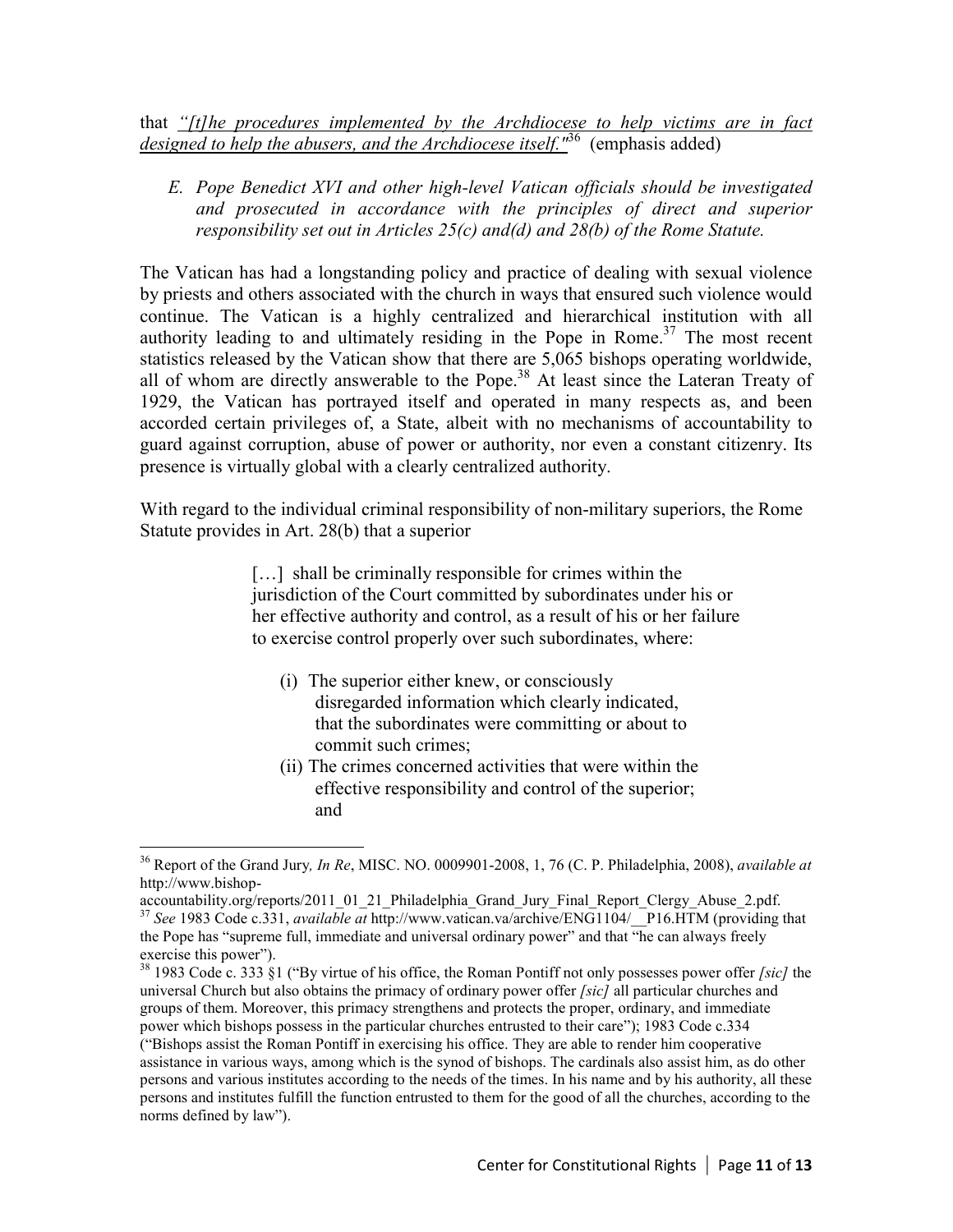(iii) The superior failed to take all necessary and reasonable measures within his or her power to prevent or repress their commission or to submit the matter to the competent authorities for investigation and prosecution.

As will be set forth in greater detail in subsequent communications, there is ample evidence demonstrating that Pope Benedict XVI, both in his capacity as Pontiff and as head of the Congregation for the Doctrine of the Faith ("CDF"), "either knew, or consciously disregarded information which clearly indicated," that "subordinates were committing or about to commit such crimes." Additionally, the crimes concerned activities that were clearly "within the effective responsibility and control of the superior." All power and authority lies with the Pope. Moreover, as prefect of the CDF, Ratzinger and subsequent heads of the CDF, have been tasked with handling reports of sexual abuse by priests. Two key documents which set out the procedures for handling allegations of sexual violence by priests, *Crimen Sollicitationis* and *Sacramentorum sanctitatis tutela*, which supplemented *Crimen*, establish unequivocally that the activities were within the responsibility and control of these Vatican officials. The evidence additionally tends to show that successive popes and other high-ranking officials in the church "failed to take all necessary and reasonable measures within his or her power to prevent or repress their commission or to submit the matter to the competent authorities for investigation and prosecution."

The available evidence demonstrates that not only did superiors in the church fail to take all necessary and reasonable measures within their power to prevent or repress the commission of the sexual violence, they took steps that actually served to perpetuate such violence. Moreover, there are a number of cases where the evidence demonstrates that not only did they not submit the matter to the competent authorities for investigation and prosecution, some officials went so far as to obstruct investigations and prosecutions and encouraged others to do so as well. $^{39}$ 

Among other actions, it is their active participation in the cover-ups, often in ways which ensured that sexual violence would continue, which should compel an inquiry into their direct responsibility for such offenses in accordance with Articles  $25(3)(c)$  and (d). Article  $25(3)(c)$  provides for individual criminal responsibility for any person who "aids, abets or otherwise assists in its commission or its attempted commission, including providing the means for its commission." Article 25(3)(d) provides for individual responsibility for one who, "[i]n any other way contributes to the commission or attempted commission of such a crime by a group of persons acting with a common purpose" when the contribution is "made with the aim of furthering the criminal activity or criminal purpose of the group, where such activity or purpose involves the commission of a crime within the jurisdiction of the Court;" or is made "in the knowledge of the intention of the group to commit the crime."

-

<sup>&</sup>lt;sup>39</sup> Report of the Grand Jury, *supra* note 34 ("The previous grand jury was frustrated that it could not charge either the abusers or their protectors in the church, because the successful cover-up of the abuse resulted in the expiration of the statute of limitations.").